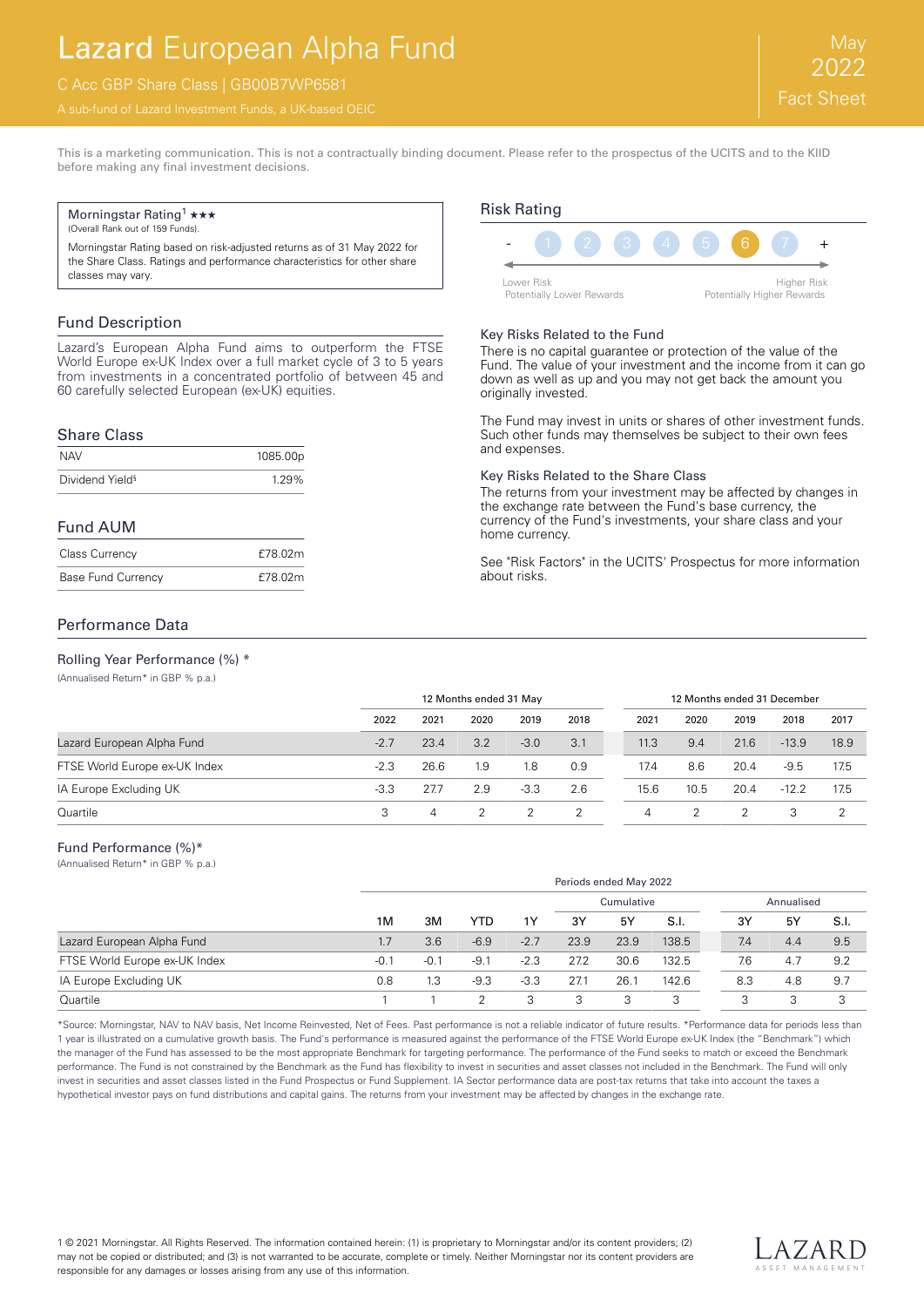## £100 Invested Over Five Years



Alpha Fund (23.91%) UK Index (25.68%) UK (26.14%) Source: Morningstar, Cumulative Growth, NAV to NAV Price, Net of fees, Net Income Reinvested to 31 May 2022 in GBP.

## Market Cap Breakdown



## Country Breakdown

| Country            | Fund $(\%)$ | Index | Relative<br>Weight |
|--------------------|-------------|-------|--------------------|
| France             | 30.8        | 22.3  | 8.5                |
| Germany            | 13.9        | 17.0  | $-3.1$             |
| Switzerland        | 13.3        | 20.4  | $-7.1$             |
| <b>Netherlands</b> | 13.2        | 8.2   | 5.0                |
| Denmark            | 6.8         | 5.3   | 1.5                |
| Sweden             | 4.6         | 7.5   | $-2.9$             |
| Spain              | 3.7         | 5.3   | $-1.6$             |
| United Kingdom     | 3.3         | 0.0   | 3.3                |
| Ireland            | 2.8         | 0.4   | 2.4                |
| Other              | 7.7         | 13.7  | $-6.0$             |
| Cash               | $-0.1$      | 0.0   | $-0.1$             |

## Technical Statistics<sup>+</sup>

|                         | Fund    | Index |
|-------------------------|---------|-------|
| Alpha (% p.a.)          | $-0.53$ | -     |
| Beta                    | 1.07    |       |
| Information Ratio       | $-0.05$ |       |
| Sharpe Ratio            | 0.43    | 0.48  |
| Tracking Error (% p.a.) | 3.55    |       |
| Volatility              | 16.57   | 15.19 |

‡Source: Morningstar. Technical statistics calculated three years to 31 May 2022. For the calculation of Sharpe ratio, the 3-month Libor rate has been used as the reference interest rate.

## Top 10 Holdings

| Stock                       | Country     | Fund $(\%)$ |
|-----------------------------|-------------|-------------|
| Roche Holding               | Switzerland | 4.7         |
| ASML                        | Netherlands | 3.5         |
| <b>Novartis</b>             | Switzerland | 3.2         |
| <b>TotalEnergies</b>        | France      | 3.1         |
| <b>LVMH</b>                 | France      | 2.7         |
| <b>AXA</b>                  | France      | 2.7         |
| Royal DSM                   | Netherlands | 2.7         |
| ABB                         | Switzerland | 2.7         |
| Akzo Nobel                  | Netherlands | 2.7         |
| Novo Nordisk                | Denmark     | 2.6         |
| Total                       |             | 30.6        |
| <b>Number of Securities</b> |             | 62          |

## Sector Breakdown

|                         | Fund $(\%)$ | Index | Relative<br>Weight |
|-------------------------|-------------|-------|--------------------|
| <b>Health Care</b>      | 18.9        | 16.7  | 2.2                |
| Financials              | 17.7        | 16.3  | 1.4                |
| Industrials             | 14.6        | 16.9  | $-2.3$             |
| Consumer Discretionary  | 14.5        | 12.3  | 2.2                |
| <b>Consumer Staples</b> | 10.9        | 9.7   | 1.2                |
| Technology              | 7.9         | 8.3   | $-0.4$             |
| Energy                  | 6.0         | 4.9   | 1.1                |
| <b>Basic Materials</b>  | 4.3         | 5.1   | $-0.8$             |
| <b>Utilities</b>        | 2.7         | 4.5   | $-1.8$             |
| Other                   | 2.6         | 5.3   | $-2.7$             |
| Cash                    | $-0.1$      | 0.0   | $-0.1$             |

## Characteristics - Equity

|                                    | Fund | Index |
|------------------------------------|------|-------|
| <b>Active Share</b>                | 66.8 | 0.0   |
| P/E Ratio - Trailing 12 months (%) | 14.3 | 13.0  |
| ROE (%)                            | 13.5 | 14.2  |
| P/E Ratio - Next 12 months (%)     | 12.9 | 13.2  |
| EPS Growth - Next 12 months (%)    | 11.1 | 0.8   |
| Dividend Yield (%)                 | 3.0  | 3.0   |
| Price to Book Value Ratio          | 1.9  | 1.8   |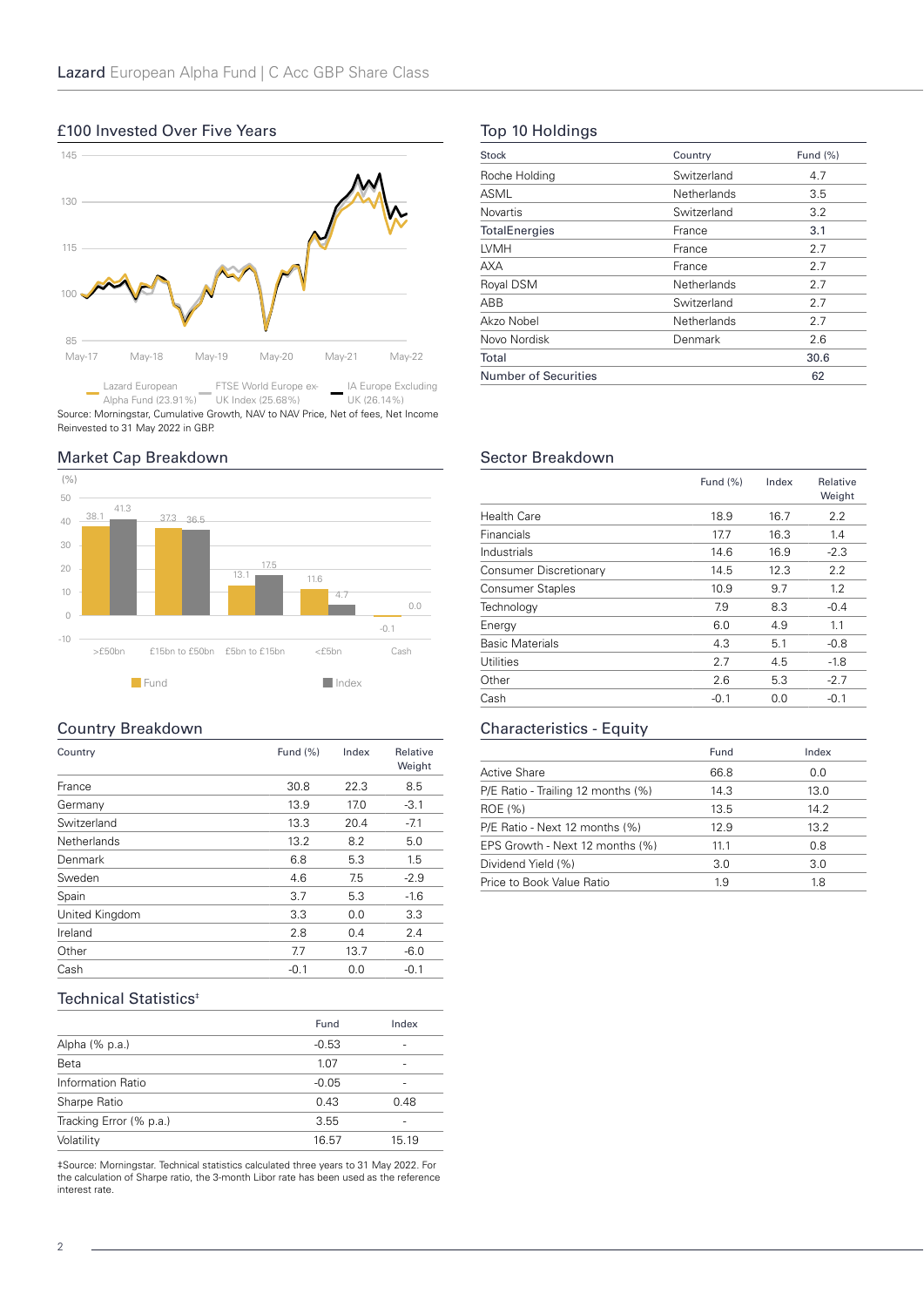## Fund Information

| Fund Objective <sup>+</sup> | The objective of the Sub-Fund is to achieve<br>capital growth, net of fees, in excess of the<br>FTSE World Europe ex. UK Index,<br>measured in sterling, over at least 5 years. |
|-----------------------------|---------------------------------------------------------------------------------------------------------------------------------------------------------------------------------|
| <b>Asset Class</b>          | European Equity                                                                                                                                                                 |
| <b>Benchmark</b>            | FTSE World Europe ex-UK Index                                                                                                                                                   |
| <b>IA Sector</b>            | IA Europe Excluding UK                                                                                                                                                          |
| Management Company          | Lazard Fund Managers Ltd                                                                                                                                                        |
| <b>Fund Managers</b>        | Aaron Barnfather, Paul Selvey-Clinton +                                                                                                                                         |
|                             | Team                                                                                                                                                                            |
| Fund Launch Date            | 06/09/1999                                                                                                                                                                      |
| Share Class Launch Date     | 01/11/2012                                                                                                                                                                      |
| <b>Base Fund Currency</b>   | GBP                                                                                                                                                                             |
| <b>Class Currency</b>       | GBP                                                                                                                                                                             |
| Type                        | Accumulation                                                                                                                                                                    |

†There is no assurance that the Lazard European Alpha Fund's objectives or performance targets will be achieved.

#### Fees

| Annual Management Fee     | 0.75%       |
|---------------------------|-------------|
| Ongoing charges           | 0.81%       |
| Max Subscription Fee      | $0.00\%$    |
| Max Redemption Fee        | $2.00\%$    |
| Minimum Investment Amount | 500 000 GBP |
| Swing Pricing             | Applicable  |
|                           |             |

## Glossary

Active Share measured as a percentage, active share is the degree of deviation in holdings between a portfolio and its benchmark. Active share of a portfolio is calculated as half the sum of the absolute active weights of all securities in a portfolio and its benchmark. For portfolios without shorts, the statistic ranges from 0% (index tracker) to 100% (no overlap with index). The higher the number, the more "active" the manager is.

Alpha represents the return of a portfolio that is attributable to the manager's investment decisions.

Beta measures a fund's sensitivity to movements in the overall market.

EPS represents the fiscal period earnings per share (EPS) for the period.

Information ratio represents the value added by the manager (excess return) divided by the tracking error.

The Ongoing Charges represent the ongoing costs to the fund from one year to the next which includes but is not limited to the fund's annual management

| Settlement                      |                                           |
|---------------------------------|-------------------------------------------|
| <b>Subscriptions Settlement</b> | $T+3$                                     |
| <b>Redemptions Settlement</b>   | $T+3$                                     |
| Dealing Frequency               | You can buy or sell shares in the Fund on |
|                                 | any day on which the stock exchange in    |
|                                 | London is open for business.              |
| Cut-off Time                    | 12:00 T-0 GB London                       |
| <b>Identifiers</b>              |                                           |
| <b>ISIN</b>                     | GB00B7WP6581                              |
| Sedol                           | <b>B7WP658</b>                            |
| Bloomberg                       | LAZEACA LN                                |
| <b>WKN</b>                      |                                           |
| Valoren                         |                                           |

fees, professional fees, audit fees, custody fees and custody transaction fees. It does not include any performance fee or portfolio transaction costs incurred buying or selling assets for the fund. The Ongoing charges may vary from year to year.

P/E Ratio/ Earnings Per Share (EPS).

Price to Book Value / Book Value per Share.

Return on Equity (ROE) calculated by taking earnings per share of the company and dividing it by the stock's book value.

Sharpe ratio measures return in excess of the risk free rate for every unit of risk taken.

Tracking error measures the volatility of the difference between a portfolio's performance and the benchmark.

Volatility is a measure of the fund's returns in relation to its historic average.